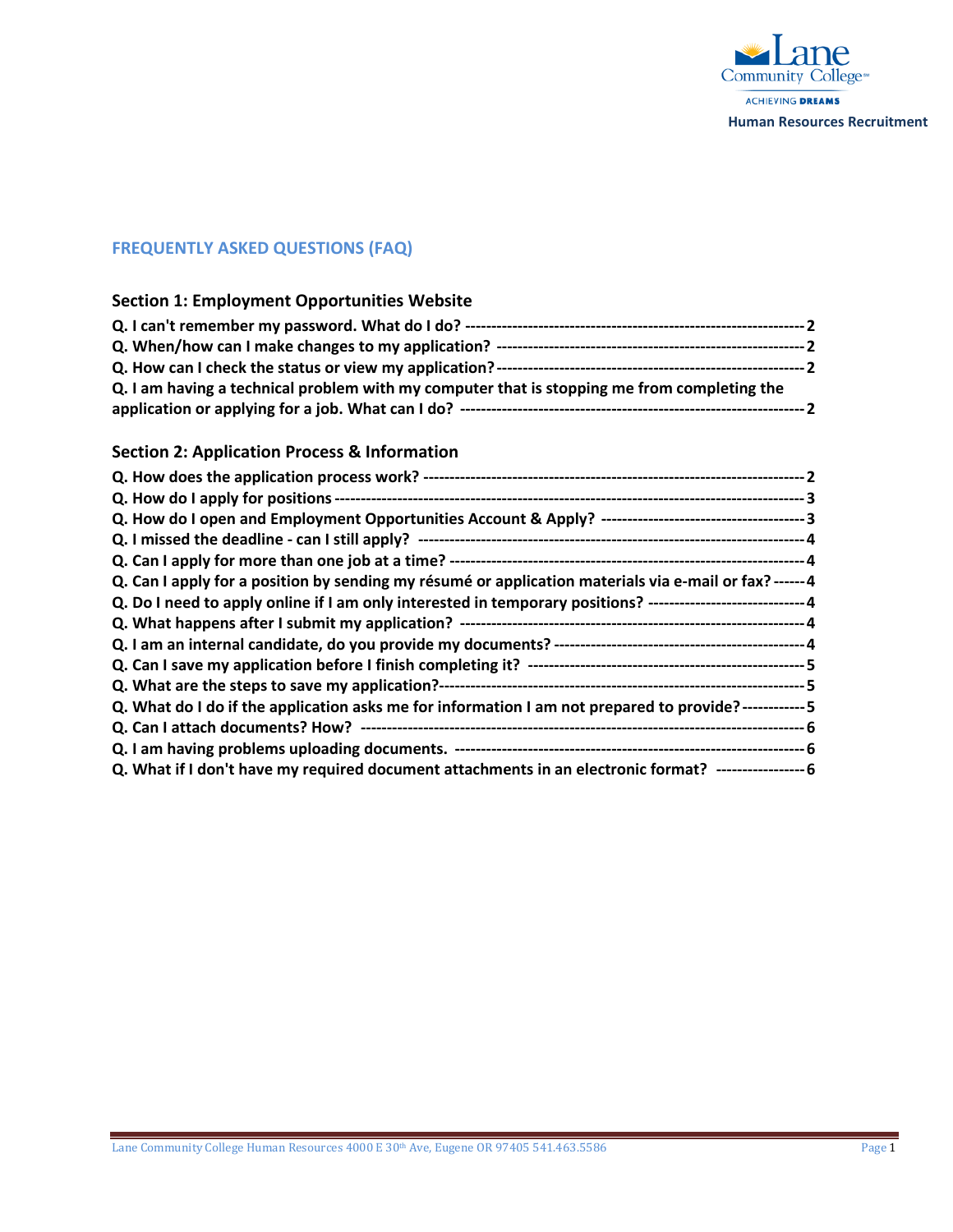# **Employment Opportunities Website**

# **Q. I can't remember my password. What do I do?**

In the event that you are unable to locate your user information to access your application information, click on Forget your username or password? located on the Login screen.

*\*Please keep your username and password in a safe place so that you will be able to easily retrieve the information at a later time. Do not share your information with others.*

#### **Q. When/how can I make changes to my application?**

Once you SUBMIT an application for a particular posting, you cannot go back and make changes to the submitted application.

*\* If you find that you do need to make a correction (such as a new phone number or a name change) AFTER you have submitted your application for a job opening, login and make the change under Account Settings.*

#### **Q. How can I check the status or view my application?**

Using the online applicant site, you can login at any time using your user name and password. Looking at the left side menu bar, click on "Your Applications." You may verify the current status of your application for each position you have applied to by looking under the "Status column" under "Completed Applications." Application Materials can be viewed by clicking on the links.

#### **Q. I am having a technical problem with my computer that is stopping me from completing the application or applying for a job. What can I do?**

Be sure you are using either Internet Explorer 8 or higher, or Mozilla Firefox 3.6 or higher. Also, under your browser internet options, you need to have cookies and JavaScript "enabled."

\*The application system will not allow you to save and continue if there are any errors in any required (\*) field. If you receive the red error bar at the top, the red error bar will specify what errors need to be corrected and where the errors are located. For example, when entering a date, click the field and select the date from the pop-up calendar. Please be sure to read and follow all instructions in order to successfully submit your application online.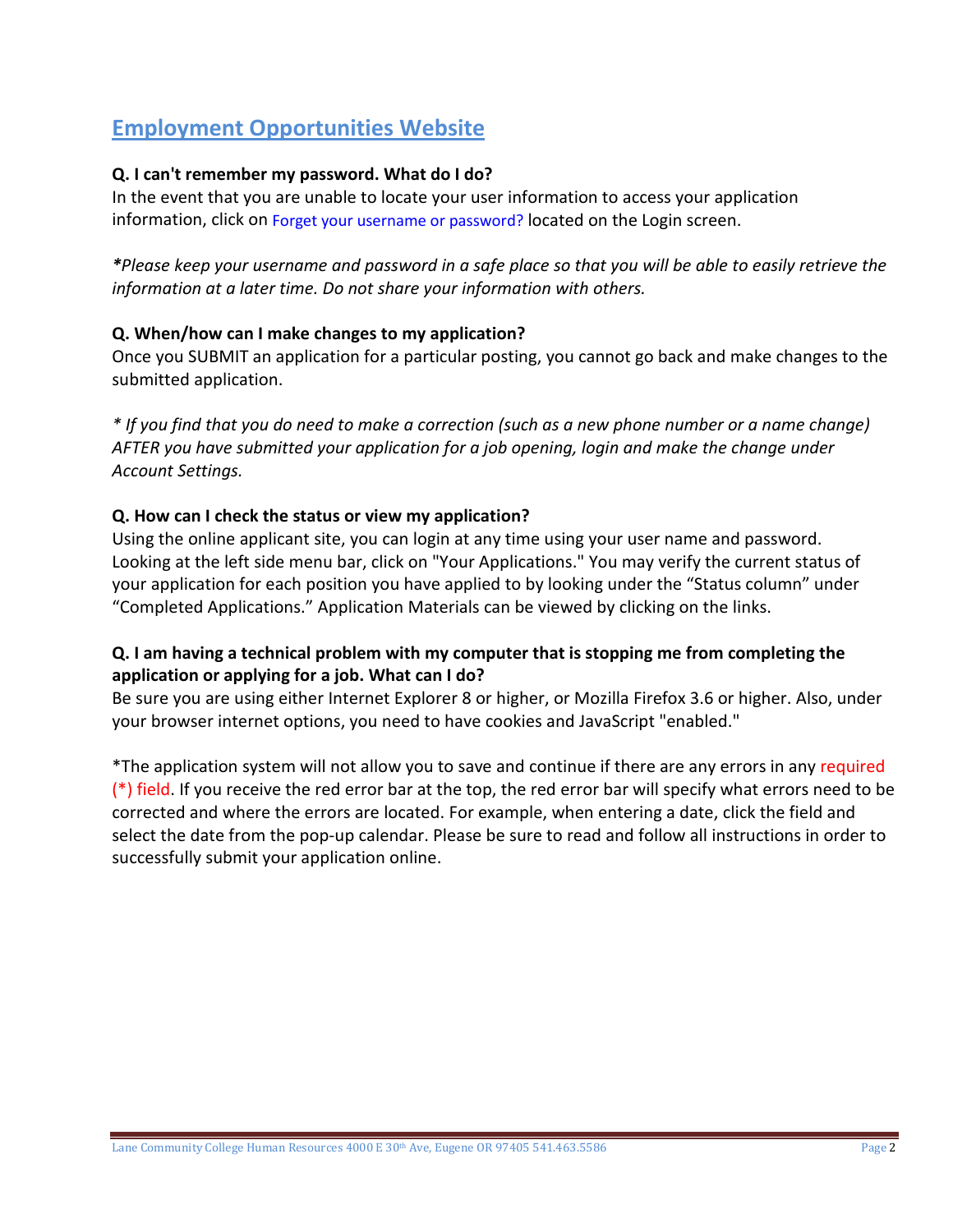#### **APPLICATION PROCESS & INFORMATION**

#### **Q. How does the application process work?**

Applicants may complete their applications online 24/7 at [https://jobs.lanecc.edu](https://jobs.lanecc.edu/) from any computer with Internet access up until the closing date. Postings close at 9:30 p.m.

## **Q. How do I apply for positions?**

You must have a valid personal email address in order to create your account for the on-line employment system. You must first create an account to use the on-line employment system. To register to use the on-line application system, you must have a valid personal email address that you can check for login information. A free email account can be acquired from many websites, including www.yahoo.com an[d www.hotmail.com.](http://www.hotmail.com/)

#### **Q. How do I open an Employment Opportunities account and apply to a posting?**

**The application process has four (4) steps:**

1. Click "Search Jobs" located on the left side menu.

2. Read through the posting noting what is required to apply.

3. Create a login user name and password. This will enable you to come back and apply for additional positions as well as check on the status of a position. Complete the required information.

4. Apply for a specific job posting on or before the closing date, position will close at 9:30 p.m. *If you have not submitted your materials when posting closes and are removed from the web, you will lose the opportunity to apply for the position. Please call 541.463.5586 to review your individual situation.*

# **Applying to job posting**

When you apply to a job posting, you will be prompted at that time to answer supplemental questions and to attach documents (i.e., résumé, letters of recommendation, unofficial transcripts etc..) to your application.

\*A list of supplemental questions and required documents can be reviewed in the Posting Details. It is important that you read and follow all instructions carefully when completing your application.

\* Your application has NOT been submitted until you receive a CONFIRMATION number from the system. This confirmation number is your receipt that you have successfully submitted your application.

*Applications may only be submitted on the website. Unsolicited applications, résumés and supplemental materials that were not requested will not be accepted or reviewed. Please only provide documents as requested in the applicant instructions.*

# **Q. I missed the deadline - can I still apply?**

Once a filing deadline has passed, no applications will be accepted. However, you are encouraged to visit the online applicant site and apply for new jobs as they become available.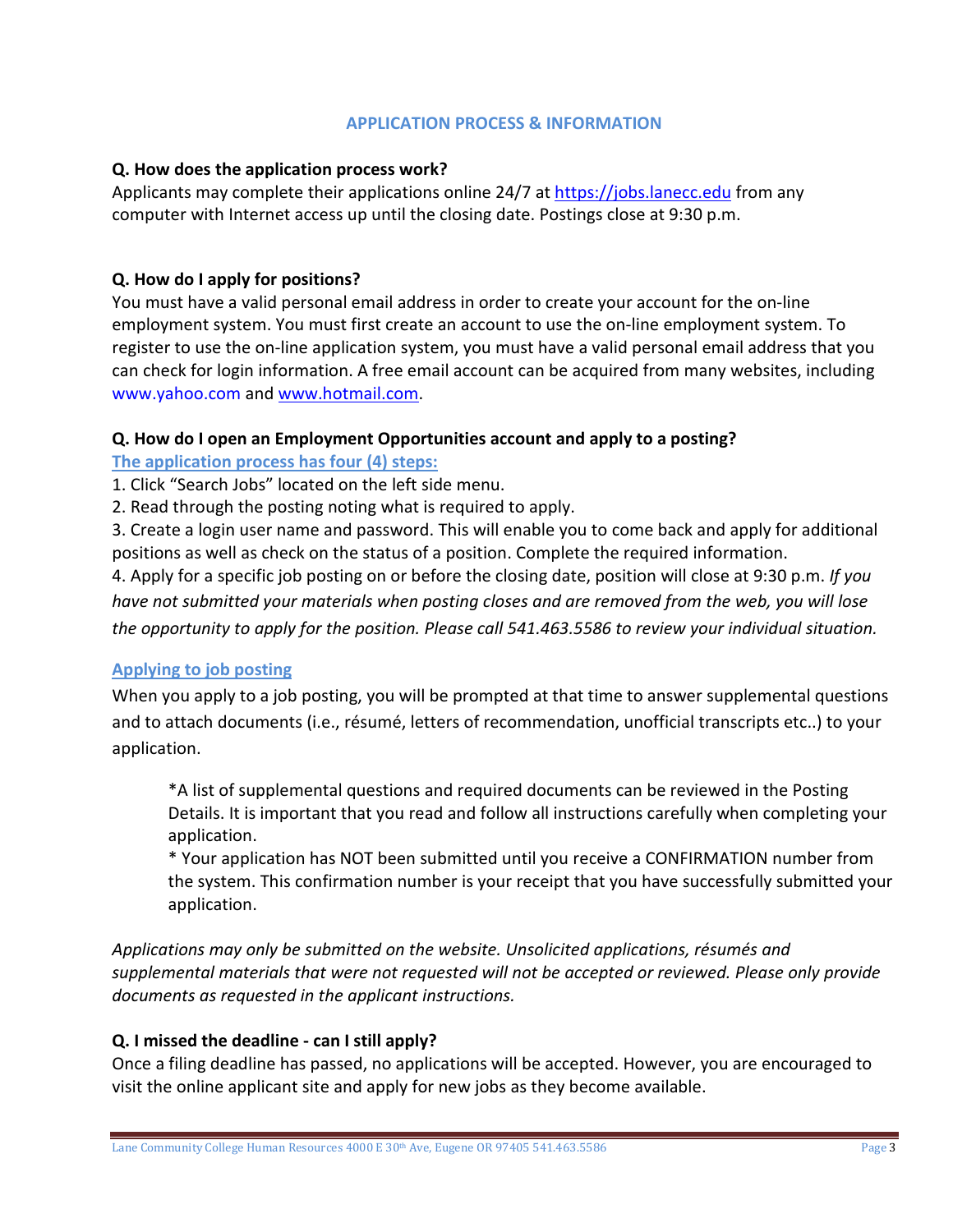# **Q. Can I apply for more than one job at a time?**

Yes, you can apply to multiple positions that are currently open and noted on the current job listing. To apply for future openings, log back onto the applicant site and submit your application. Your personal information, educational history, and work history is saved and populated into future applications. *\*Be sure to remember your user name and password so that you can log back into the system at a future time.*

# **Q. Can I apply for a position by sending my résumé or application materials via e-mail or fax?**

Job applications are accepted using our District on-line application system only. Completed applications must be submitted on this system no later than the posted deadline. In addition, all required documents that have been identified in the job posting must be uploaded prior to the time the application is submitted. The District does not accept résumés in lieu of applications. The District is unable to accept any application materials by fax, email, or in person.

# **Q. Do I need to apply online if I am only interested in temporary positions?**

Yes. Applicants must apply online for temporary positions, as well as all other position types.

# **Q. What happens after I submit my application?**

A committee will screen all complete application packets received following the filing deadline. The screening will begin when the search team has finished developing all materials and they have been approved as meeting the college's Equal Opportunity guidelines.

*Only those applicants having the best combination of knowledge, skills, abilities and experience will be invited to interview. Meeting the minimum qualifications for a position does not assure an interview.*

You may view the status of your application after the closing date by returning to the applicant site with your personal user name and password. The applicant system can be accessed 24-hours-a day, 7 days-a-week from any Internet connection.

# **Q. I am an internal candidate, do you provide my documents automatically?**

Current college employees who are applying for a position should be aware all materials must be supplied by the candidate. Neither the department nor human resources will automatically provide materials from previous applications or personnel files.

*If you believe Human Resources have transcripts on file, it is the employees' responsibility to contact the responsible recruitment analyst for that search. Call 541.463.5586 to reach a faculty or classified analyst.* 

Internal applicants must provide all materials requested, same as an external candidate would. It is strongly recommended that the internal candidate enter the interview process as if they too were an external candidate. Do not assume the committee is aware of your full capabilities. Information on past and present employment should be provided in the same degree of detail as any other applicant.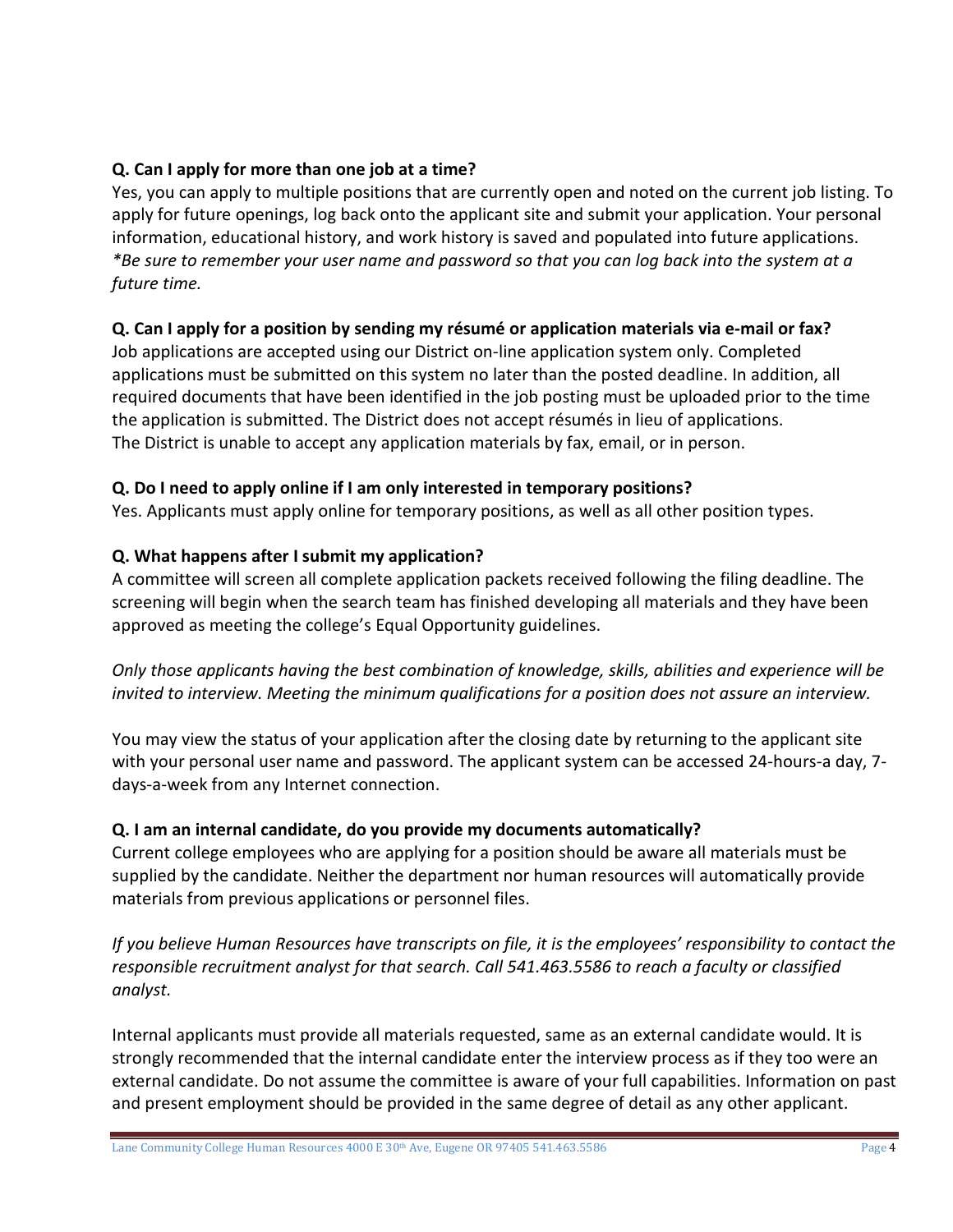## **Q. Can I save my application before I finish completing it?**

Yes. However you must first complete all of the required fields notated with a \*red asterisk on the current page before the application can be saved.

*If you run into a time crunch and cannot finish the entire application, you may complete just the required fields on the page and come back later to finish the application and apply for a specific position.*

#### **Q. What are the steps to save my application?**

Click "Save Application" on each page before advancing to the next page clicking "Next" and be sure to hit "Save" when you reach the last page of the application. You may return later and edit the application before clicking on "Submit" to officially submit your application. It is essential to remember your user name and password to log back on to review the status of your application.

**If you exit the site before saving your employment application, your data will NOT be saved and you will need to re-enter your application in its entirety.** 

*\*Please note that the applicant site will automatically time out if you leave your computer idle for more than 50 minutes. If you cancel the prompt on the screen the timer will begin again for another 50 minutes. If you do not have all of the required information, please be sure to save your current application and return to your online application to complete the rest of the information for your application.*

**Q. What do I do if the application asks me for information I am not prepared to provide?** If you find you are missing a piece of information requested on the application, you may be able to skip the field and go back later to complete it.

If you decide to do this, it is important that you return and complete the missing information BEFORE you apply for a specific job opening. The information on your application form when you apply will be used to evaluate your qualifications for the job opening for which you apply. Please ensure it is accurate, complete and contains all requested information. *\*Incomplete applications will not be considered.*

Your application may not be accepted if you do not complete all fields. DO NOT write "see resume" in any section of the application. The resume may not take the place of any one section of the application. This is the same for all position types.